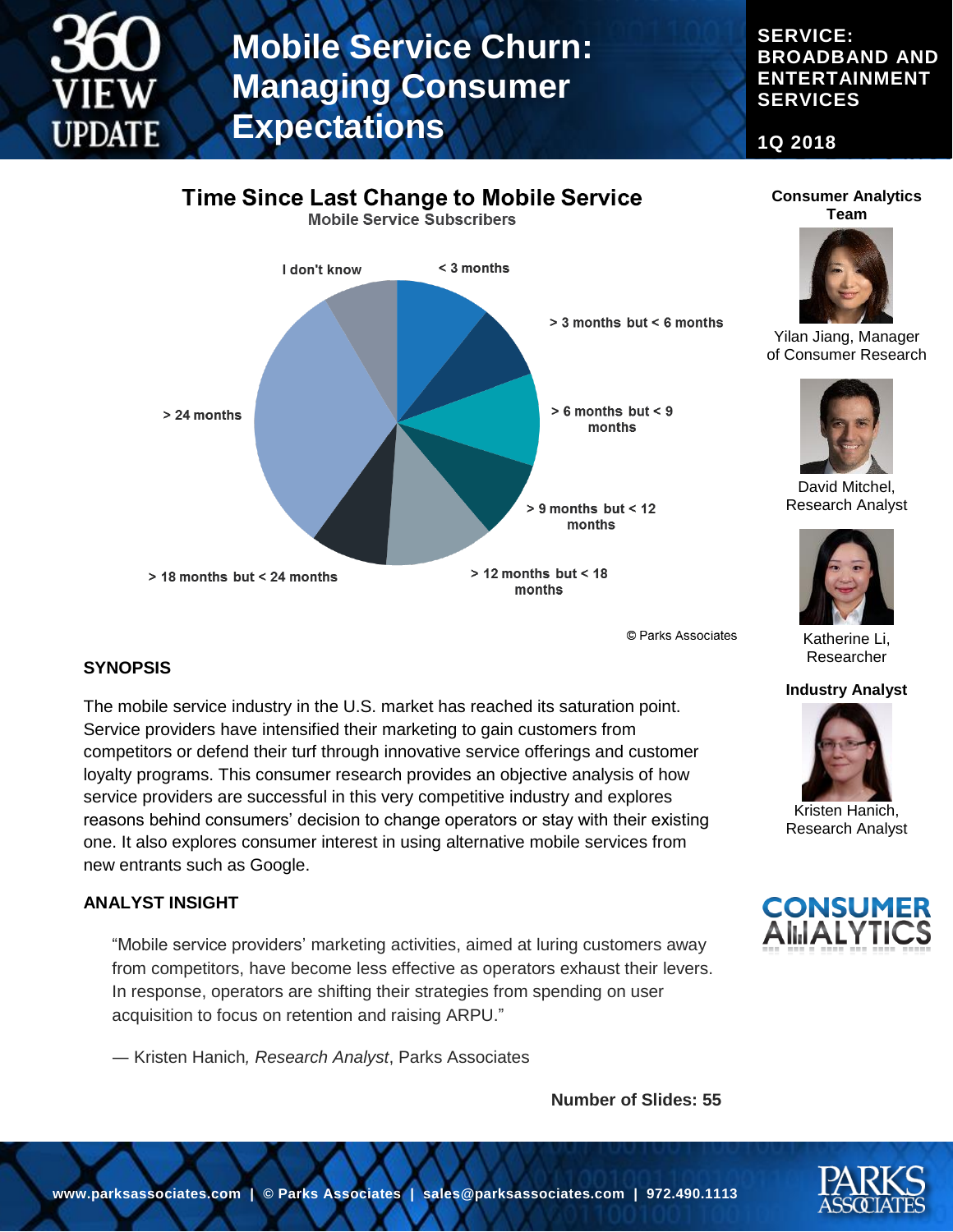

**SERVICE: BROADBAND AND ENTERTAINMENT SERVICES**

**1Q 2018**

### **CONTENTS**

#### **Executive Summary**

- Industry Insight
- Key Findings & Market Impact

#### **Mobile Service Market Competition**

- Wireless Carrier Market Share (2014 2017)
- Net Promoter Score by Mobile Service Provider (Q2/17)
- Net Promoter Score by Age (Q2/17)
- Net Promoter Score by Income (Q2/17)
- Net Promoter Score by Technology Adoption Segment (Q2/17)
- Mobile Plan Type (Q2/17)
- Mobile Plan Type by Mobile Service Provider (Q2/17)
- Net Promoter Score by Mobile Plan Type (Q2/17)
- Data Plan Size by Mobile Service Provider (Q2/17)
- Fixed Data Plans: Data Plan Size by Mobile Service Provider (Q2/17)
- Net Promoter Score: Mobile Service as Part of a Bundle (Q2/17)

#### **Top and Bottom Spenders**

- Cost of Mobile Service Per Month Among Top Brands\* (2015-2017)
- Cost of Mobile Service Per Month: Bundled vs Standalone (Q2/17)
- Average Monthly Service Cost by Provider (Q2/17)
- Average Monthly Service Cost by Provider & Plan Type (Q2/17)
- ARPU: Top & Bottom Tiers of Mobile Spenders by Provider (Q2/17)
- Net Promoter Score: Top & Bottom Tiers of Spenders by Provider (Q2/17)
- Top and Bottom Spenders by Age (Q2/17)
- Top and Bottom Spenders by Household Income (Q2/17)
- Top and Bottom Spenders by Marital Status (Q2/17)
- Top and Bottom Spenders by Children at Home (Q2/17)

#### **Service Switching Behaviors**

- Time Since Last Change to Mobile Service (Q2/17)
- Most Recent Change Made to Mobile Service (Q2/17)
- Most Recent Plan Change by Provider (Q2/17)
- Most Recent Change Made to Mobile Service by MSP (Q2/17)
- Comparison of Respondent Churn to Market Share (Q2/17)
- Mobile Churner Destinations (Q2/17)
- Respondent Churn Destinations (Q2/17)
- Respondent Churn Origins (Q2/17)
- Standalone or Bundled Mobile Service by Switching to a New Service Provider in Past 12 Months (Q2/17)
- Household Income by Switching to a New Service Provider in Past 12 Months (Q2/17)
- Smartphone OS by Switching to a New Service Provider in Past 12 Months (Q2/17)
- Important Factors in Choosing Next MSP (Q2/17)
- Important Factors in Choosing Next MSP by Switching to a New Service Provider in Past 12 Months (Q2/17)
- Top 6 Features Important in Selection of Next MSP by Current MSP (Q2/17)

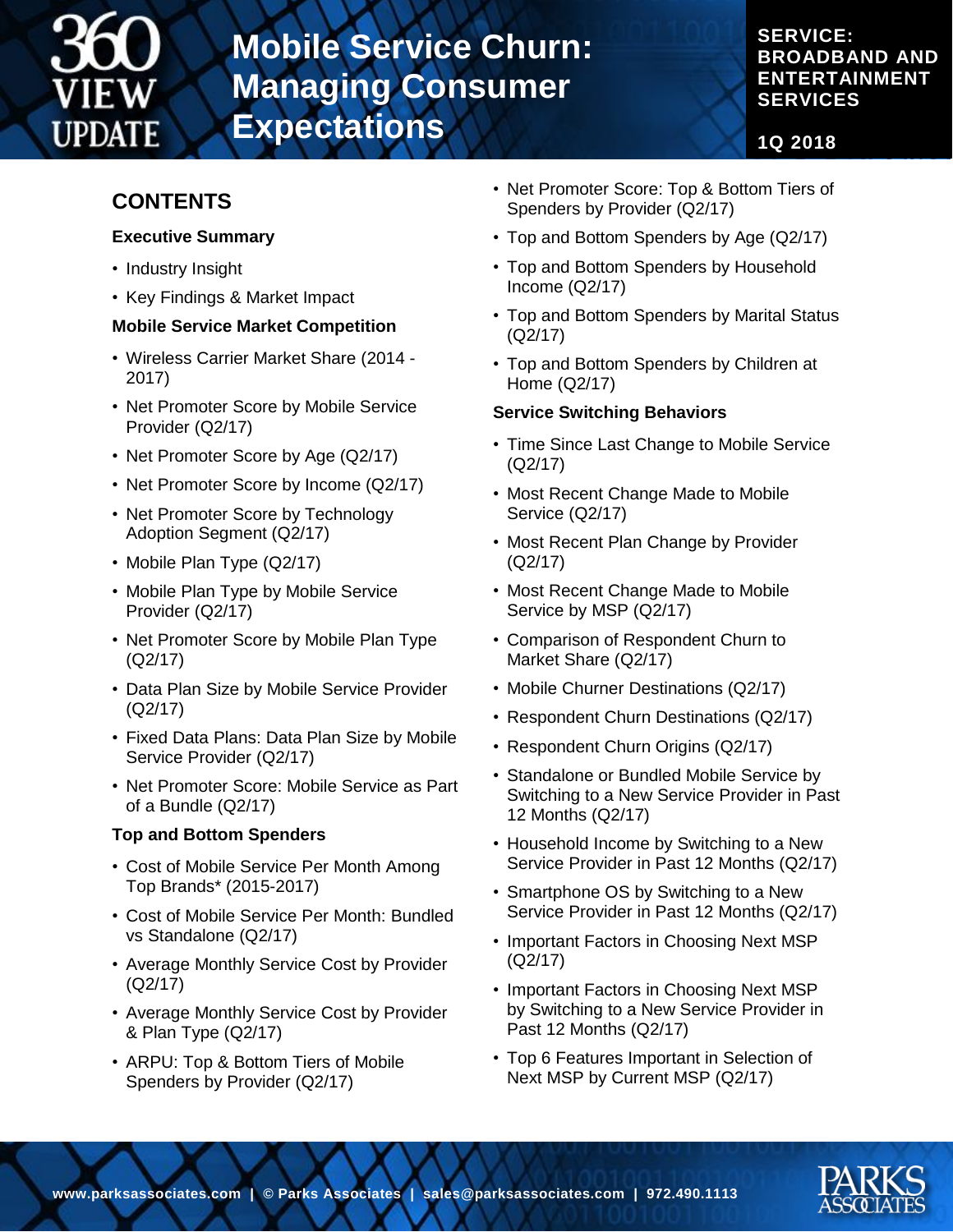

**SERVICE: BROADBAND AND ENTERTAINMENT SERVICES**

**1Q 2018**

- High Importance of Unlimited Data Plan in the Selection of Next MSP by Current MSP (Q2/17)
- Factors Influencing Decision to Switch Mobile Service Provider (Q2/17)
- Participation in Loyalty Programs by Mobile Service Provider (Q2/17)
- Net Promoter Score by MSP Loyalty Program Enrollment (Q2/17)
- Loyalty Programs as a Very Important Factor in Selection of Next MSP by Current MSP (Q2/17)
- Loyalty Programs as a Very Important Factor in Selection of Next MSP by Enrollment in a Loyalty Program from Current MSP (Q3/17)
- High Importance of Sponsored Media by Service Provider (2016 - 2017)

#### **Appendix**